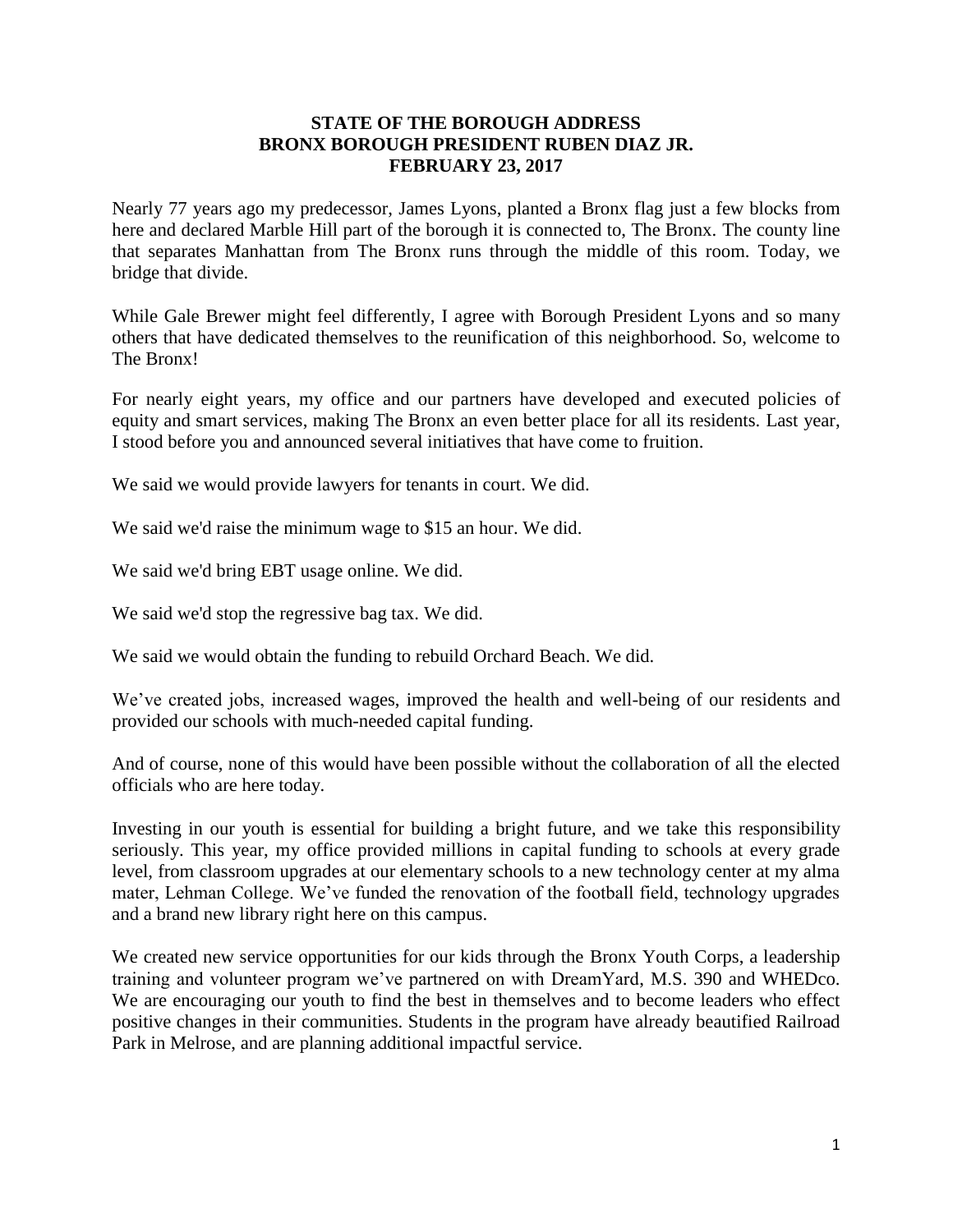And we have also expanded employment opportunities. Companies of all sizes have relocated here. We are now home to a growing and diverse group of industry leaders including grocery delivery, film and television production, stout beer and hot sauce.

Nearly 100,000 more Bronx residents have jobs today than did in May 2009. Since then, unemployment is down by more than half, and labor force participation has increased by 13 percent.

Billions of dollars in new public and private investment has made its way to The Bronx. Arthur Avenue was recognized as one of the greatest streets in our nation by the American Planning Association, and Kingsbridge was named the hottest neighborhood in the city by StreetEasy.com. The New York Times declared the South Bronx one of its top places to visit in the world. Twenty years ago, such accolades were unfathomable.

We are an international success story, in no small part thanks to public/private partnerships that have brought us critical new funding. For example, the New York State Regional Economic Development Council has awarded over \$58 million to our borough across 80 projects over the last six years.

New housing has also helped to support our economic growth. Since 2009, we have leveraged \$1.6 billion towards the creation of over 6,100 affordable units across 68 projects, mostly for low-income families.

Significant infrastructure funding buttresses our progress. The planning stage for the Metro-North expansion has begun. Ferry service is finally coming to Soundview, and we're planning for the future of the Sheridan Expressway. Governor Cuomo, Mayor de Blasio and the New York State Assembly, led by Speaker Carl Heastie, have partnered with my office to allocate \$50 million in capital funds for the renovation of the historic Orchard Beach pavilion. This is a tremendous first step towards the complete redevelopment and revitalization the "Bronx Riviera" deserves.

And, finally, the Kingsbridge Armory is moving forward. In January, Governor Cuomo announced an additional \$108 million in state financing for the Kingsbridge National Ice Center. This project now has the funding it needs, thanks to the governor's continued commitment to our borough. Let's get it done!

We're bringing a new, state-of-the-art YMCA to Edenwald with Speaker Heastie, and a baseball academy to Roberto Clemente State Park with Harlem RBI and Major League Baseball. We're bridging the digital divide thanks to new wi-fi kiosks, rolling out in neighborhoods all over The Bronx. Through our newly-created anti-poverty task force we are tackling socio-economic disadvantage head on, thanks to the efforts of Assembly Member Marcos Crespo and the entire Bronx delegation.

Our streets are safer, our businesses are thriving and our new housing stock is the envy of the nation.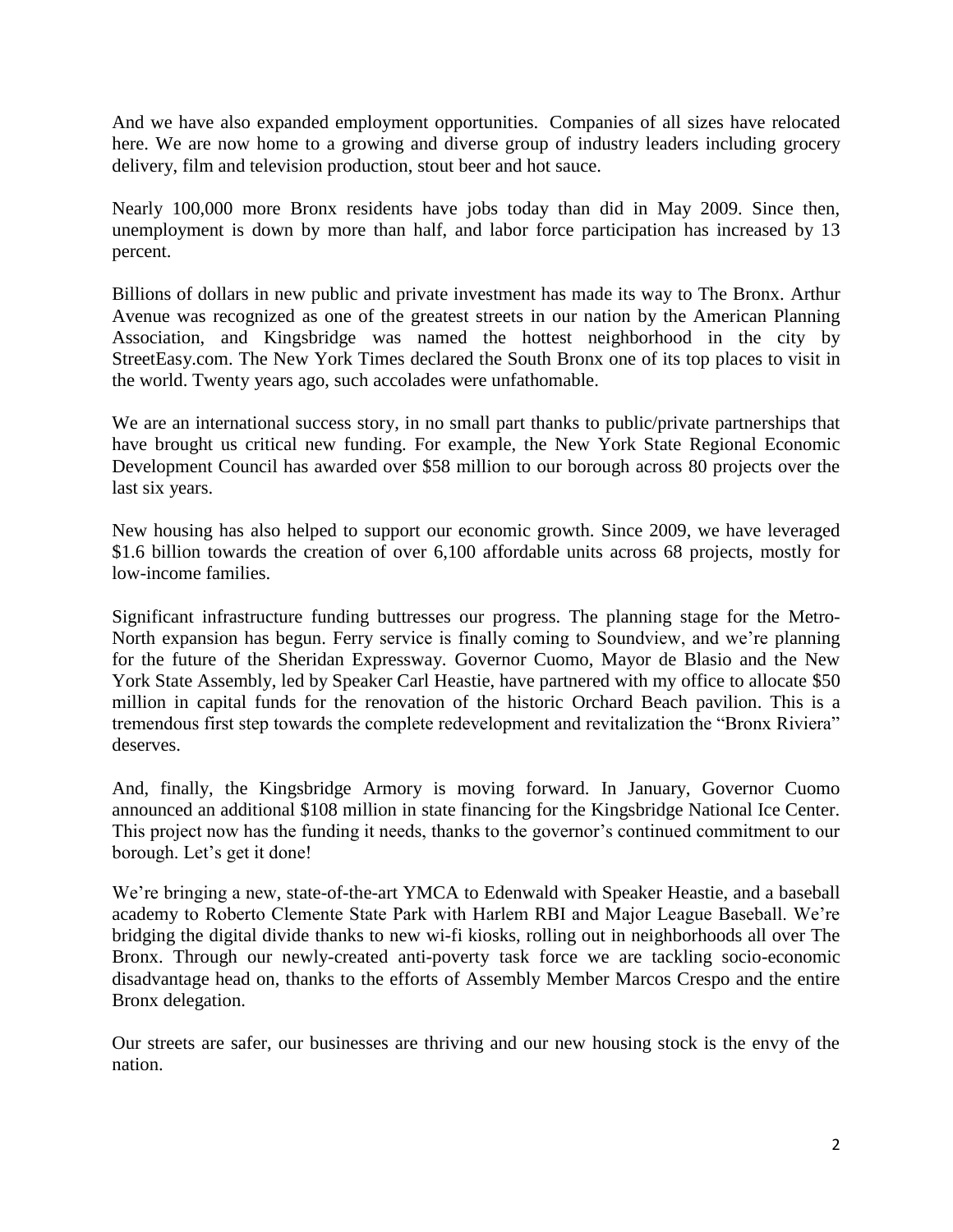We have seen considerable improvement. But life is certainly not perfect in our borough and our city.

Homelessness is at a record high, and our public housing is in crisis. Our criminal justice system needs a major overhaul and mental health care in this city is failing our citizens. Our children sit in overcrowded classrooms and large communities of this city are grossly underrepresented in our best high schools and most Advanced Placement classes.

Services and amenities abundant in other boroughs are lacking here and, despite having worldclass hospitals, our borough's health indicators have been slow to improve.

We can do even better for our borough. In so many areas, however, we are on the right track.

Our efforts on housing have yielded considerable progress. Smart planning requires new affordable housing units and preserving our existing housing stock. This year alone my office allocated millions in capital funds for housing to create over 850 new units. With HUD, we cohosted a forum for hundreds of constituents, teaching them how to find and apply for affordable housing. We've been making sure that Bronxites benefit from new housing opportunities in our borough.

This year, we will continue to advocate for and inform the conversation around the future of the Jerome Avenue corridor. The rezoning the city has proposed must minimize displacement of the businesses and residents of the neighborhood. We will not allow anyone to dramatically change the entire West Bronx without real assurances that these plans will work for the existing population.

We cannot create new opportunities for development without providing true affordability, as well as job training and certification programs for auto-workers there. We need to also provide strong protections for tenants, such as, landlord certificates of no harassment.

Our homeless population is at an all-time high, yet the city has not been able to stem the tide of increasing homelessness. More than 60,000 individuals are homeless. That includes more than 24,000 children. Bureaucratic red tape keeps families out of available homes for months, and the shelter siting process has become mired in politics.

When the city does find homes for those who need them, they are not sufficiently regulated for safety. Where are the ambitious initiatives to stop the problem in its tracks right now? We are moving in the wrong direction.

Permanent supportive housing is the key to preventing recurring homelessness. My office has put considerable funding into creating permanent supportive housing, leveraging my capital budget to bring over \$400 million in such development to our borough, building nearly 1,400 units.

With Acacia, we've built 51 units of supportive housing on Westchester Avenue. La Central in The Hub will include 160 units for individuals living with HIV/AIDS. And True Colors in Bedford Park will host 31 units for LGBT youth. We are doing our share for the formerly homeless.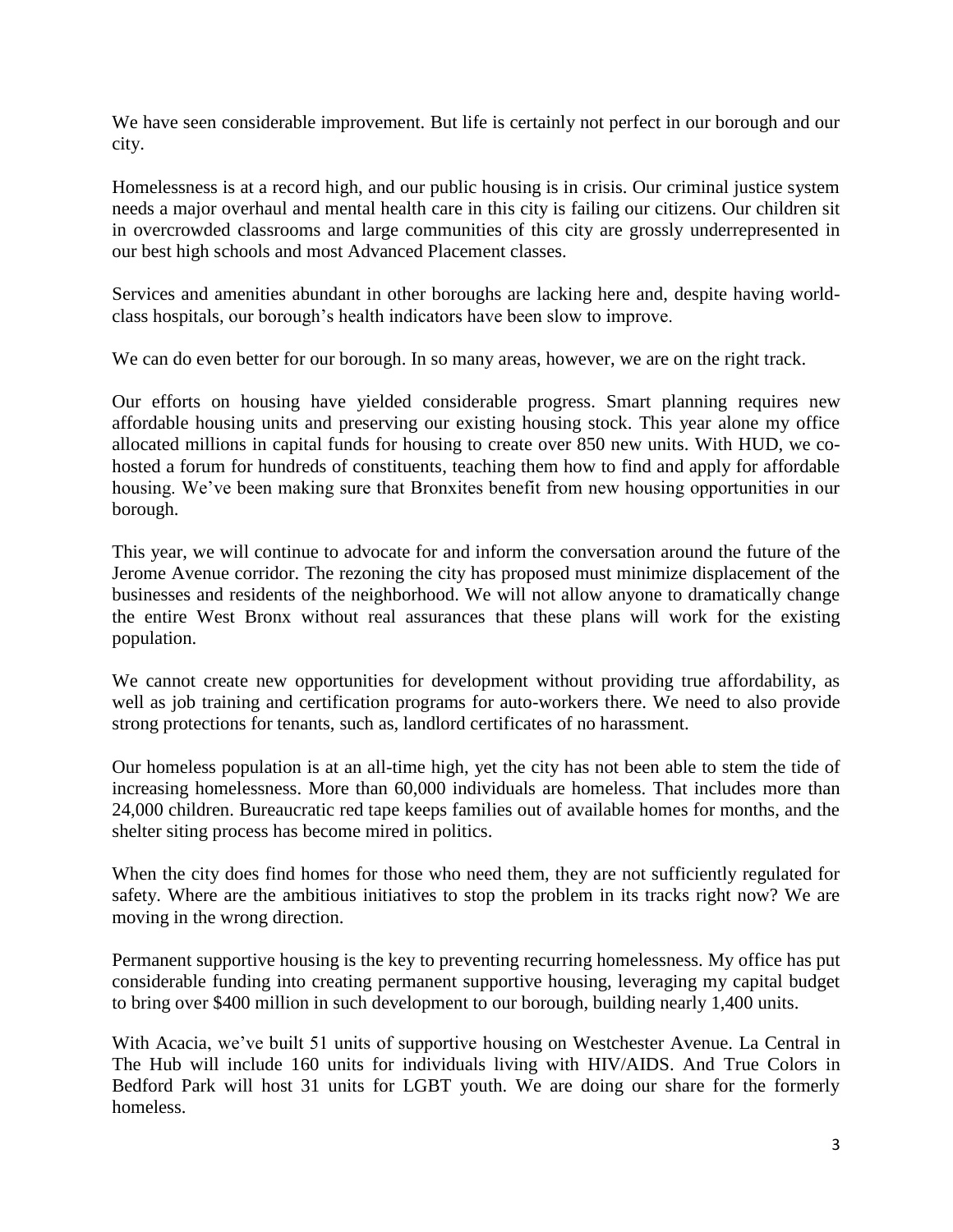We must continue to build more low-income housing, and provide families and individuals with the resources they need to prevent homelessness. That's why I support Queens Assembly Member Andrew Hevesi's Home Stability Support plan, which would give rent subsidies to those in danger of losing their homes. Isn't it cheaper to help someone with their rent, to provide them with the stability of their home, rather than put them up in a fancy Times Square hotel for \$600 a night? Isn't that just common sense?

Furthermore, the city must initiate an aggressive reform in our broken shelter system to provide humane, clean and safe spaces for our most vulnerable residents during their difficult times. We cannot accept another catastrophe like the one we saw this December when a faulty radiator killed two small children in their City-provided housing.

Council Member Rafael Salamanca and I have partnered on new legislation designed to prevent the City from leasing space to house the homeless in buildings that have serious outstanding violations or stop-work orders. Basic human dignity requires that our homeless have appropriate housing. The wallets of slumlords should not get fat on taxpayer dollars.

The city must also do more for those who call the New York City Housing Authority their home. NYCHA residents deserve the same dignity and respect that any of us would demand: cleanliness, safety and comfort.

More than two years ago, I met with residents of the Patterson Houses at their community center. I heard their concerns, and I allocated \$200,000 for renovations. We discussed the problems regarding safety and maintenance at the development. At the time, the residents reported to me that the development did not have a boiler, and that they were forced to use unreliable temporary boilers to heat their buildings in the winter. More than two years later, those temporary boilers are still in use. Nothing has changed.

NYCHA needs to be more responsive to tenant needs. We must consider new ideas. How can the city do a better job at making timely repairs? How can we address the disproportionately high crime rates in public housing? How can we make NYCHA a better place to live?

To address these issues, my NYCHA Task Force has met with tenant leaders from all over the borough, and is developing a strategy plan for the future of public safety in public housing. We have already learned from tenant leaders at the task force's first hearing that security systems are not working and that residents are not getting the services they need. Our multi-pronged plan, to be announced in the coming months, will include recommendations on everything from technology to the creation of innovative social services in NYCHA community centers.

The construction of new housing units, the restoration of existing units and a focus on improved public housing each helps to keep The Bronx affordable, reduces homelessness and combats displacement. But very low-income housing is not the only answer. We need to provide opportunities for our middle class and young professionals, as well.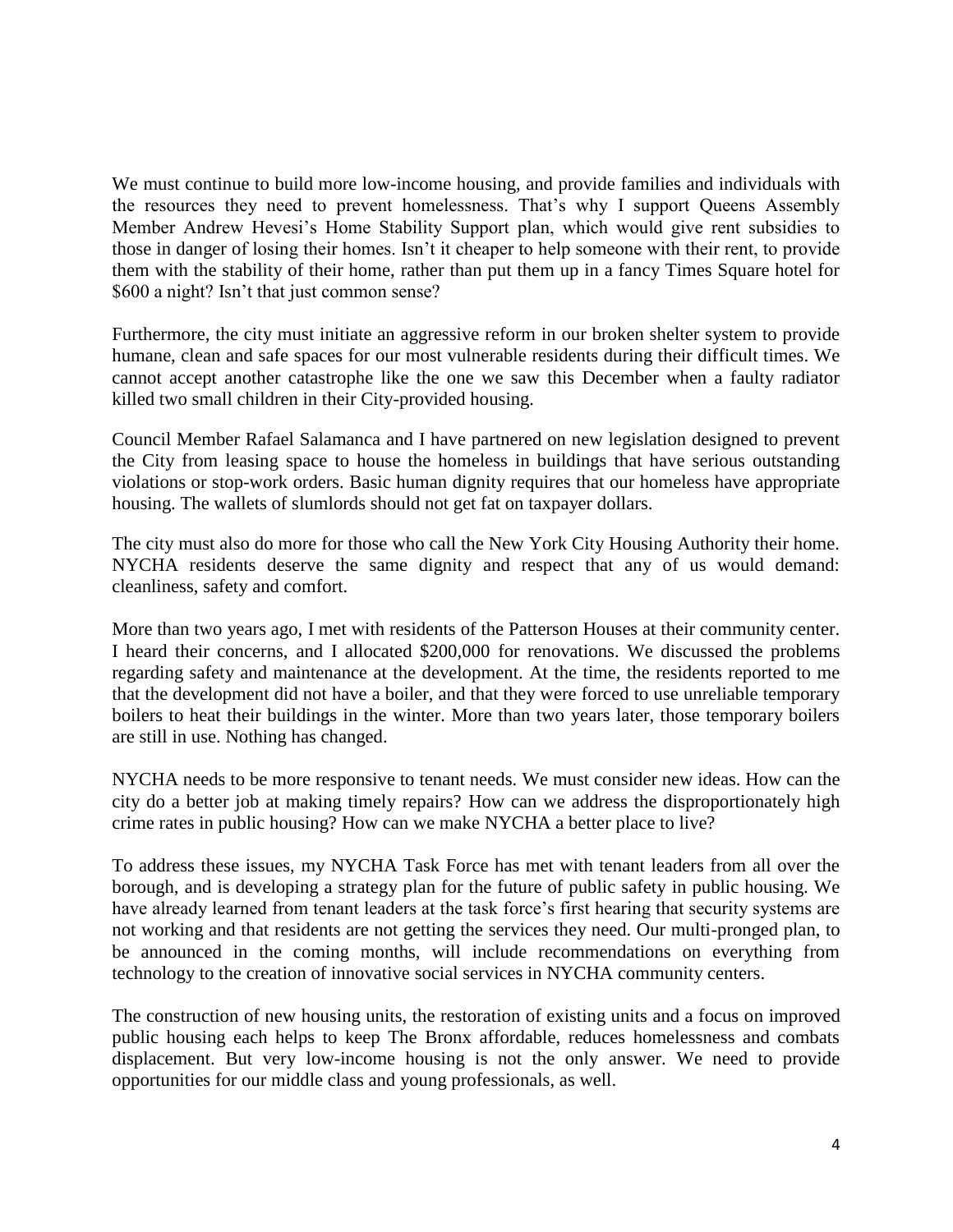What bar are we setting when we tell our city's youth to go out, get a good education, graduate and get a professional job when we do not have appropriate housing for them to return too? We must build more mixed-income housing. We have to encourage economic diversity in our communities, and keep our growing class of young professionals, and their employment and income status in The Bronx.

One South Bronx site offers tremendous opportunity for such housing. In Port Morris, we've joined with the Empire State Development Corporation to examine the building of a platform over a 13-acre area at the Harlem River Yards. We could create thousands of housing units and new amenities to complement them. We could use this space to bring a tech incubator or medical school to our borough, while also creating union jobs, new waterfront access, parkland and recreation facilities.

The health of our borough is slowly improving. We have seen some success in building a healthier borough through partnerships with the public and private sector.

In many cases, we're bringing health services right to your doorsteps. The St. Barnabas Wellness Care and Affordable Housing project will combine more than 300 affordable homes with new health amenities, such as on-site pediatric and women's health centers, indoor and outdoor fitness areas, and even a yoga studio. This collaboration will put healthcare and fitness options in people's homes, and represents a new paradigm for the combination of life and wellness.

We've also teamed up with non-profits at the Bronx River Community Center to bring in needed services, such as a dental and health clinic, on a monthly basis. Our participation and engagement has helped increased attendance at the community center by 100 percent.

We are partnering with the Albert Einstein College of Medicine and the Jacobi Medical Center to bring a peer-to-peer HIV/AIDS education and job training program to the Taft High School campus. This program, called "HIV and Me," has already been recognized as a "Bright Idea" by the prestigious Harvard Innovations in American Government Awards, and could be a model for the entire city.

Last month, the U.S. Department of Agriculture (USDA) announced the selection of New York State to participate in a nationwide pilot program to allow Supplemental Nutrition Assistance Program (SNAP) participants to purchase their groceries online. With Congressman Sean Patrick Maloney and our partners in the New York State Congressional delegation, we were able to convince the USDA to allow New York to set the example for the entire nation.

I first proposed this new initiative in my state of the borough address last year. We made it happen. Using SNAP benefits online, just like you would a credit or debit card, will expand access to healthier groceries and is a national game changer.

Some predicted changes at the national level under the new president are far less favorable for The Bronx. An estimated three hundred thousand Bronxites are at risk of losing coverage with the repeal of the Affordable Care Act. At the local level, we need to continue making changes that affect our well-being, and the city must provide us with the resources we deserve.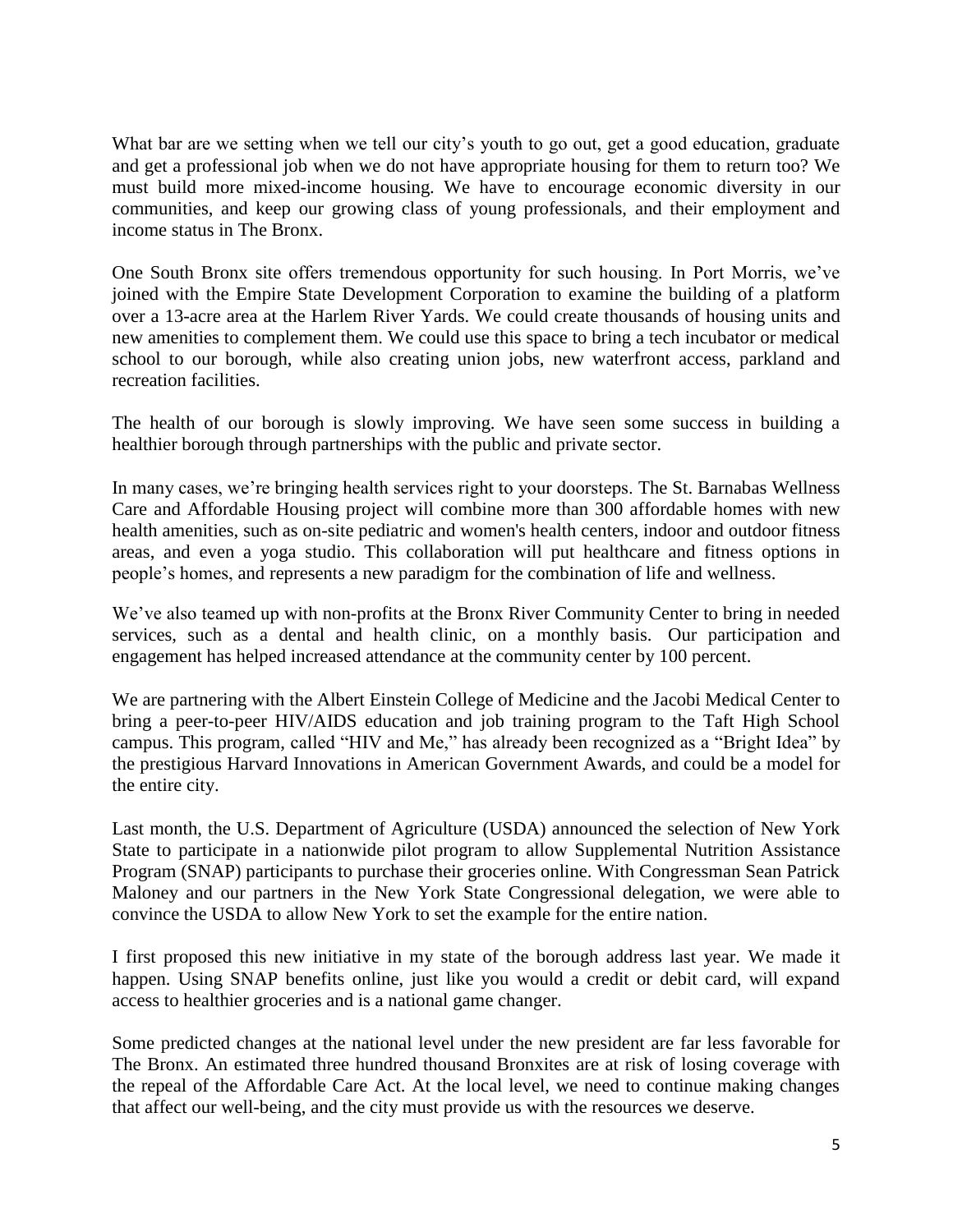We need a more equitable transportation system. I stand with the Community Service Society, the Riders Alliance, my fellow borough presidents and advocates in calling on the city to embrace the "fair fares" campaign, and provide half-price transit fares to the working poor. Metrocard rates should not act like a regressive tax on the poor. For a relatively small investment, considering the size of the overall city budget, we can make the lives of hundreds of thousands of New Yorkers significantly better and give our neediest commuters a helping hand out of poverty.

Additionally, my colleague on Staten Island, James Oddo, and I have begun a campaign to expand Citi Bike services to all five boroughs and to infuse the bike-sharing program with taxpayer funding. The administration has stated publicly that Citi Bike must be expanded to The Bronx, and yet we still lack this service. Public funding would lead to increased private capital for the system, and would finally make the "citi" in Citi Bike mean something.

It is also time for the city and state, as well as public and private organizations, to begin the planning stages for the ambitious Triboro Line subway expansion that has been proposed by the Regional Plan Association. A new subway line would connect Brooklyn, Queens and The Bronx into the existing transit system.

No matter how much housing and infrastructure we build here, our borough will not achieve its full potential until our public school system provides our children with the education they require to succeed. However, we have had significant achievements when it comes to education in The Bronx.

This year, we initiated CodeBronx with our partner Code/Interactive. Our goal is to introduce coding to every school so that students can master this important and highly marketable skill for the modern economy.

We are engaging parents in their school communities through the Bronx Fathers Taking Action initiative.

The High School for American Studies at Lehman College was named the best public high school in New York, and one of the best in the nation.

The Bronx Center for Science and Mathematics on Fulton Avenue is one of the highest ranked schools in the city. Students there have received the prestigious Posse Scholarship, and 98 percent of graduates go on to a college or university, some even to Ivy League schools.

At the Bronx Academy for Software Engineering students learn coding and obtain coveted internships, and 100 percent of this year's graduating class has applied to college.

Right here on this campus, we have schools that place students in internships ranging from engineering to the arts. Students here graduate at high rates, take college level courses and win distinguished scholarships.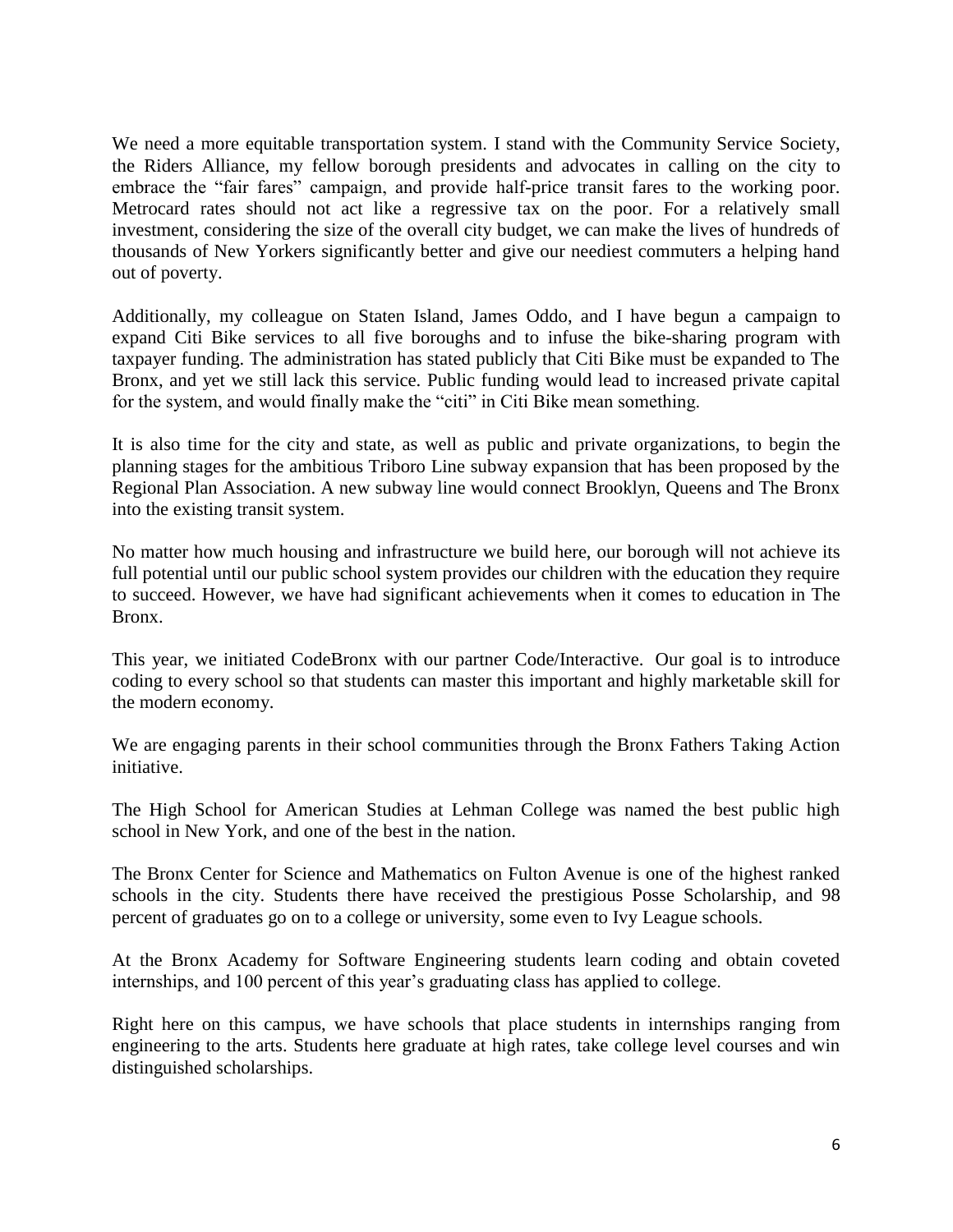However, we still have so much work to do. In "A Bronx Tale," Sonny famously tells C. that "the saddest thing in life is wasted talent." A shocking 74 percent of all Bronx students grades 3- 8 are not proficient in reading and writing. That means only about 1 in 4 is at grade level. The picture is equally dismal for math. And despite the much touted improved graduation rates in the city and state, the Bronx is left behind with a graduation rate of just 63 percent.

Many of these graduates are unprepared for college. Did you know that only 37 percent of high school students citywide meet CUNY's college readiness standards in English and Math? This disparity must end.

We cannot continue to see talent wasted. The time to give our children the education they deserve is now.

The school planning and siting process must be fixed. The DOE relies on lagging indicators like outdated census data and does not sufficiently take into account new rezonings and the imminent residential construction.

An analysis by Class Size Matters found that more than 55,000 Bronx children were sitting in overcrowded classrooms. Additionally, the City is failing to fund the number of school seats the DOE admits are needed. In August, I wrote a letter to Mayor de Blasio requesting that he convene a commission to examine the issue. We still await his response.

Our children are also being denied the opportunity to achieve at the highest level. The DOE forgoes gifted classes for our youngest students, with no credible explanation given. Then, when our middle schoolers fail to make our specialized high schools, the same agency feigns incredulity. Perhaps if they exposed more of our students to high-level classwork at an earlier age, more of them would be prepared for that work by the time they got to high school.

But we will develop solutions. Last month I announced the launch of a Specialized High School Task Force with my Brooklyn counterpart, Eric Adams. We will hear from parents and educators from across the city on the issues that are keeping our kids out of Bronx Science, Stuyvesant, Brooklyn Tech and other educational environments that nurture gifted students to achieve their full potential.

Fairness demands that we change the status quo, not just in our schools but in our criminal justice system too. We will pursue the appropriate legislative and administrative measures for more judges in The Bronx, where the courts are well-known to be overburdened, and where we do not have the judicial resources we are due under the law.

We must raise the age at which non-violent offenders are tried as adults from 16 to 18. We should not condemn our children to the adult justice system.

The City has proposed putting \$170 million into the Horizon Juvenile Detention Center in The Hub. How is it sensible policy to spend these sums on locking up adolescents when the city refuses to fund the surrounding schools at appropriate levels? How can we in good conscience look parents in the eye and tell them we're going to put tens of millions of dollars into the expansion of a detention center without parity for their neighborhood schools?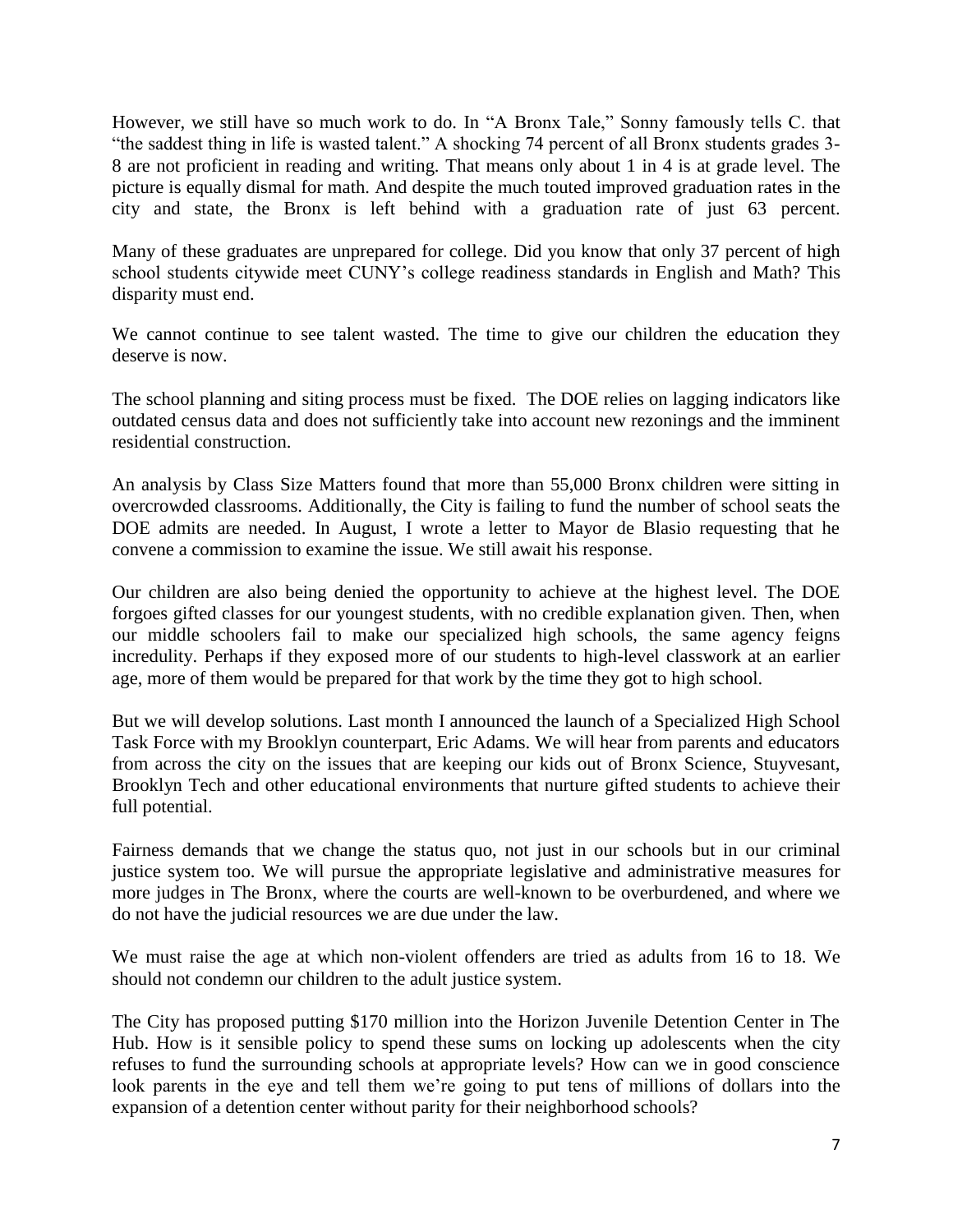Another issue that demands our urgent attention is mental health. Mental illness transcends institutions from the criminal justice system to the educational system, and requires better citywide solutions.

For example, what happened to Deborah Danner was wrong. Her tragic death highlights the challenges involved with the policies and practices regarding first responders confronting mental illness.

For decades, this city has not done nearly enough to provide mental health services to those who need them. This lack of assistance for a vulnerable population is unsustainable. And we applaud First Lady Chirlane McCray for her leadership on this issue.

The first instance of treatment for an individual with a mental health issue should not be a prison. I am calling for the City's Departments of Education and Health to conduct an assessment of how mental health services in our schools can be improved to better reach students in need. It is a matter of citywide urgency and importance. A holistic approach requires us to meet these challenges with compassion, not force.

Compassion seems to be lacking these days, doesn't it? It has been replaced by derision and divisiveness. The sometimes unhinged, often dangerous rhetoric we hear from Washington, from the new president, is a threat to all we have accomplished.

One of the most disturbing aspects of the Trump administration has been its hateful remarks and policies on immigrants. We have heard reports of plans for mass deportation and an absurd Muslim registry. And, of course, there is his oh so famous wall…the wall he said Mexico would pay for. But I guess those were "alternative facts."

I have heard real concern from many of our neighbors. People are afraid of their families being torn apart. Forty percent of all Bronx residents were born in another country, and we embrace this diversity wholeheartedly. Without our amazing immigrant population, we would not be what we are today.

Where would we be without people like Inspector Ruel R. Stephenson of the  $47<sup>th</sup>$  Precinct, an immigrant from Jamaica, who has reestablished community trust in the NYPD in the Northeast Bronx after it was shattered with the tragic death of Ramarley Graham?

Where would we be without people like my dear, departed friend, Alfredo Thiebaud, an immigrant from Nicaragua who built the iconic Delicioso Coco Helado from a single pushcart into a business that has employed thousands of entrepreneurs—many like himself who just needed a chance?

Where would we be without people like Kadiatou Diallo, born in Guinea, who turned the tragedy of the death of her son Amadou into a driving force for social change?

And where would we be without a pioneer like Adriano Espaillat, who rose from humble beginnings as an undocumented immigrant to become the first-ever Dominican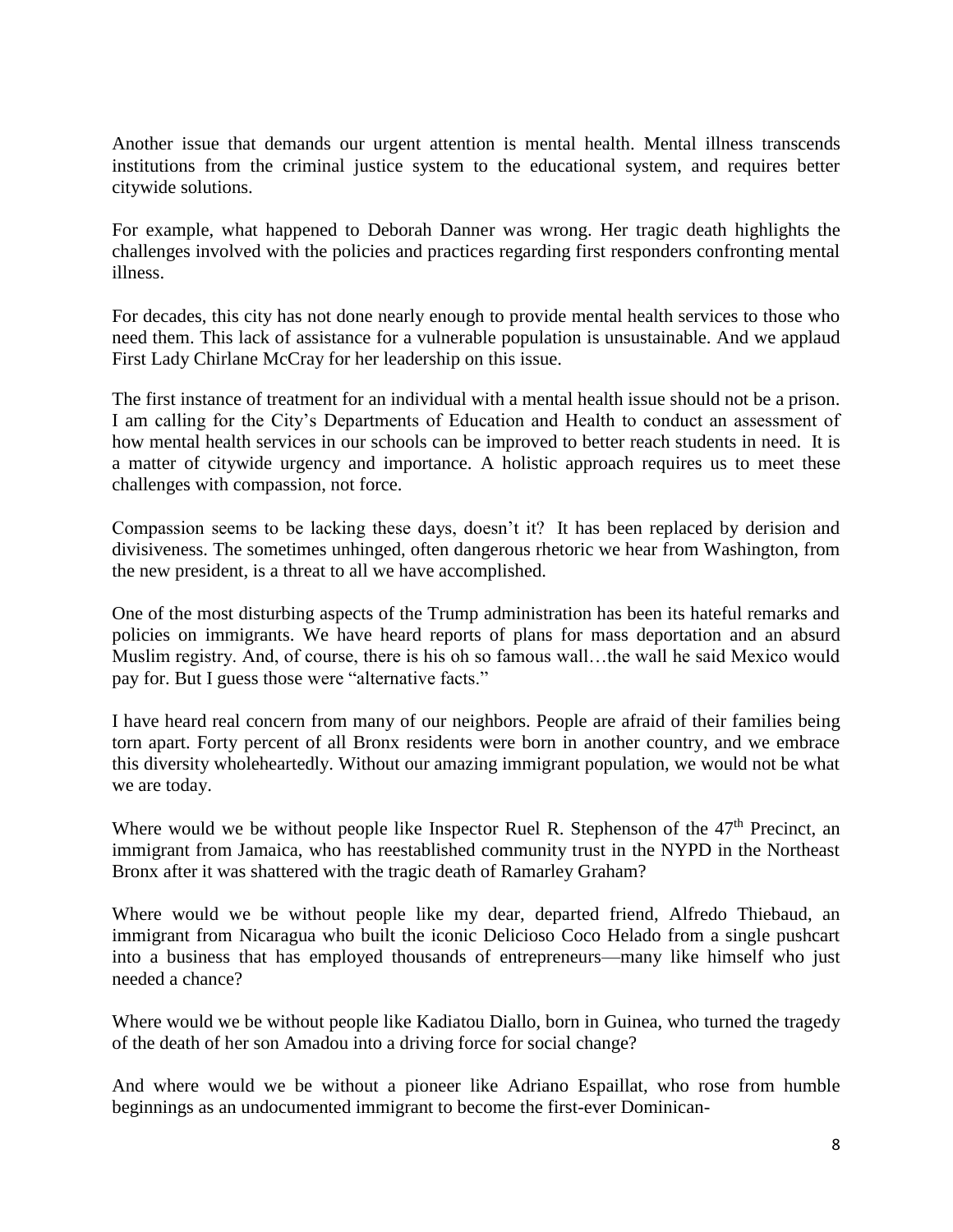American elected to the United States Congress?

The immigrant story and our success are deeply intertwined. New York City is a sanctuary city, and we are proud of that designation. And New York has the opportunity to cement its status as a sanctuary state by extending additional protections and passing the Liberty Act.

This borough and this city will remain a welcoming home for all people, including our immigrant population, no matter how high the level of hatred and invective rises in Washington.

"Ne cede malis." "Do not yield to evil" reads the official Bronx seal. We shall not.

President Trump would do well to proceed according to the guiding words of another Republican President, Abraham Lincoln: "With malice toward none, with charity for all."

The Bronx story is one of new immigrant populations and resiliency. Our borough demands attention and sensible, well-considered national urban policy that adequately provides opportunity here as we grow. I will continue to tirelessly advocate for Bronxites and for true equity and prosperity for all New Yorkers. We must stop Washington's anti-immigrant agenda because most of us are the descendants of immigrants who arrived in this great country for a new start and opportunity.

We will make our voices heard. *Nos van a tener que escuchar.*

However, we must not simply isolate ourselves from those who are different from us. We must engage in debate and refute opposing viewpoints with logic and facts rather than ad hominem attacks. For the good of our democracy, we must be willing to engage with those with whom we disagree.

Everywhere today, we see examples of our own echo-chambers. We are not prepared to be uncomfortable. Yet inclusion and unity demands not only tolerance and acceptance, but also that we break out of our silos and avoid self-segregation.

Just like on the national level, local politics will often choose vitriol over consensus. Look to the nature of the conversation on public and charter schools that ignores a sensible middle ground, or the near permanent tension between shelter operators and the neighborhoods where shelters are built. This division is not good for us and it does not strengthen our great City at a time in which, more than ever before we must support each other.

It was the namesake of this school building, President John F. Kennedy, who spent his childhood years just a few blocks from here in Riverdale, who said, "Let us not seek the Republican answer or the Democratic answer, but the right answer. Let us not seek to fix the blame for the past. Let us accept our own responsibility for the future."

In keeping with these wise words, let us make divisiveness a thing of the past and make solidarity our agenda for the future.